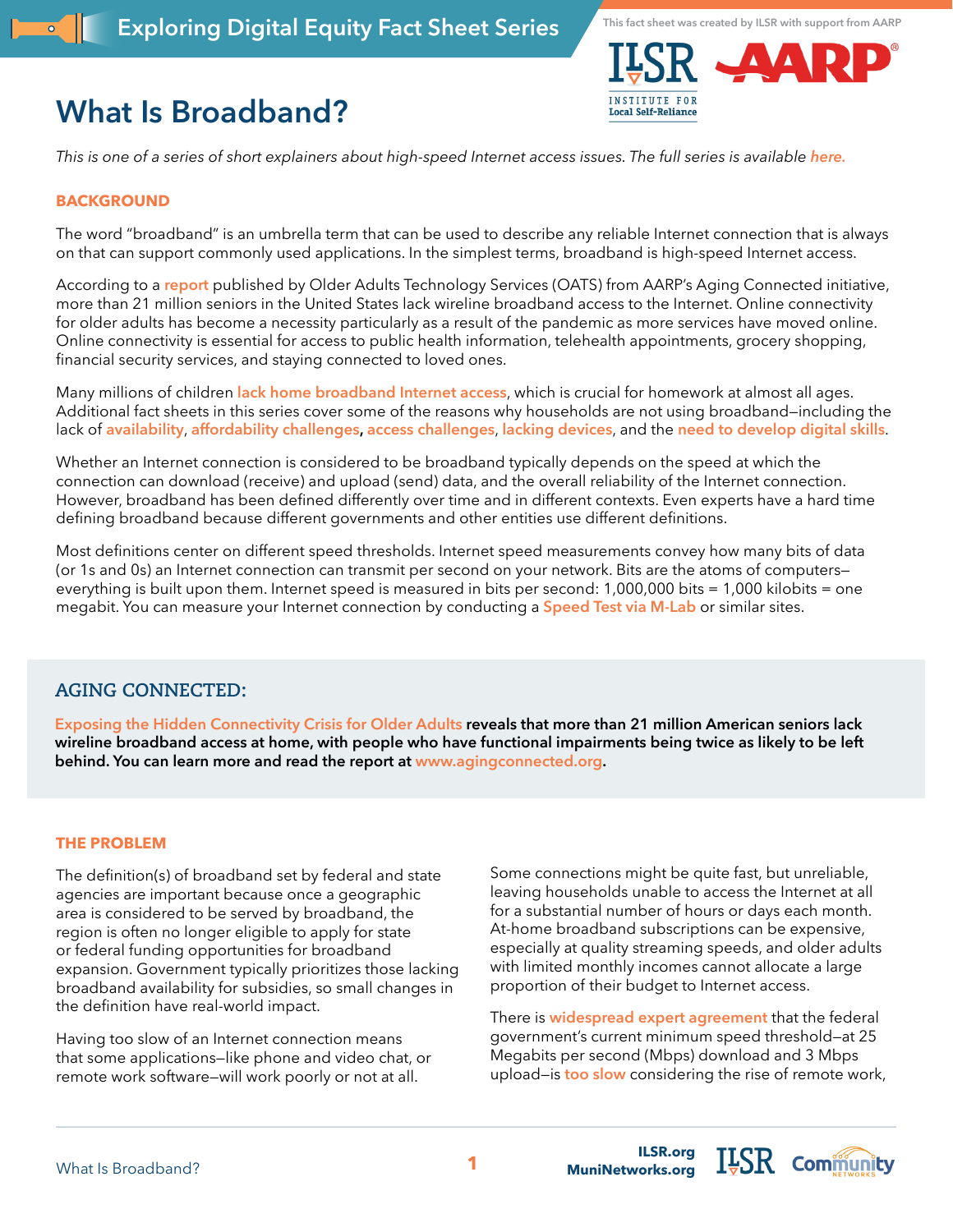distance learning, telemedicine, and video streaming applications. In March of 2021, **[four U.S. Senators called](https://www.engadget.com/senators-fcc-change-definition-high-speed-broadband-222150947.html)  [on](https://www.engadget.com/senators-fcc-change-definition-high-speed-broadband-222150947.html)** the United States Department of Agriculture and the Federal Communications Commission, federal agencies tasked with accelerating the deployment of broadband, to update their definitions of broadband, stating in **[their](https://www.bennet.senate.gov/public/_cache/files/c/7/c76028fb-488d-498e-8506-7d8a2dce3172/05DDC9148CC7F12A9F09235F77BB7A0D.bipartisan-broadband-speed-letter.pdf)  [letter](https://www.bennet.senate.gov/public/_cache/files/c/7/c76028fb-488d-498e-8506-7d8a2dce3172/05DDC9148CC7F12A9F09235F77BB7A0D.bipartisan-broadband-speed-letter.pdf)** "Many networks fail to come close to 'high-speed' in the year 2021. For any of these functions (online banking, telemedicine, precision agriculture, telework, remote learning), upload speeds far greater than 3 Mbps are particularly critical."

The Department of Agriculture updated its broadband definition in November of 2021, when the agency announced that the next round of broadband expansion funding available through the **[ReConnect Loan and](https://www.usda.gov/reconnect)  [Grant Program](https://www.usda.gov/reconnect)** will target areas in which 90 percent of the population lacks Internet service at speeds of **[at least](https://www.usda.gov/media/press-releases/2021/11/24/usda-begins-accepting-applications-115-billion-loans-and-grants)  [100 Mbps download and 20 Mbps upload](https://www.usda.gov/media/press-releases/2021/11/24/usda-begins-accepting-applications-115-billion-loans-and-grants)**. This is a considerable change from the USDA's previous definition of broadband, which targeted areas lacking Internet connections capable of delivering 10 Mbps download and 1 Mbps upload.

## **INTERNET ACCESS TECHNOLOGIES**

**The definition(s) of broadband held by federal and state agencies are also important because they affect what Internet access technology can be deployed with public subsidies. Recent federal programs have required technologies capable of much greater throughput than the broadband definition requires in order to ensure public dollars are not spent on obsolete investments—a concept known as "future proofing."** 

**There are two main types of Internet access technology: fixed and mobile. Fixed broadband is typically wired but sometimes uses stationary antennas. Examples include coaxial cable, fiber, and fixed wireless. Mobile broadband (e.g. 4G LTE, 5G) is commonly used on devices like cellular phones and tablets and is wireless, which means the devices can move around and connect to one or more wireless access points.**

**Early Internet connections in the 1990s started with dialup modems and moved to DSL and coaxial cable. DSL is largely considered obsolete now due to limitations in its capacity and reliability. Most federal broadband subsidies now go to projects deploying fiber-optic cable all the way to the home.**

**Very rural settings have also used satellite technology to connect to the Internet, using the older geostationary technology and newer low-earth orbit technology. Geostationary systems put a satellite 23,000 miles away, which creates lag that makes video or telephone discussions impractical or impossible due to the time required for a signal to transmit back and forth. Lowearth orbit systems are being deployed now and have faster connections and much less lag but are expensive and currently unable to offer highly reliable connections.**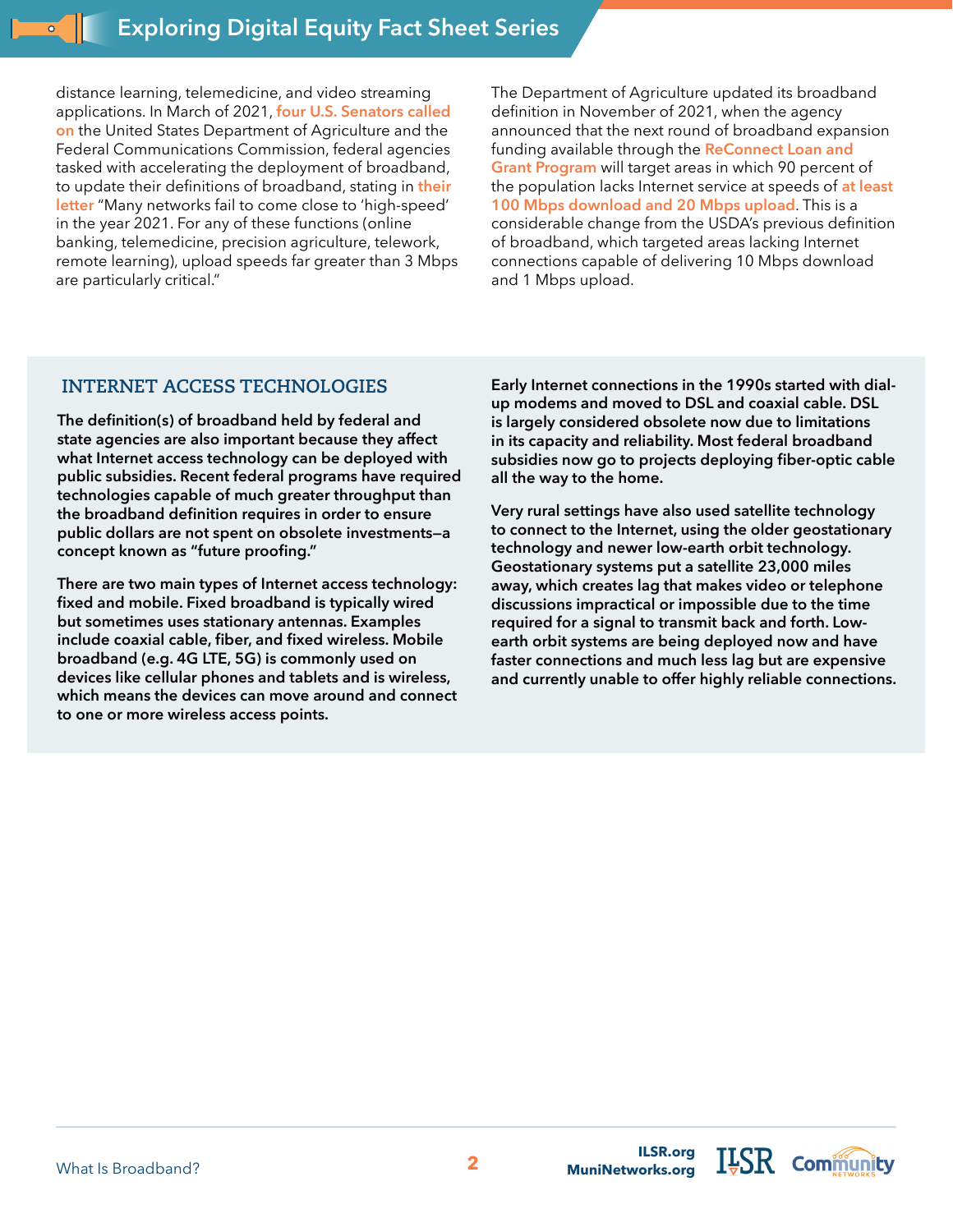Households lacking broadband access tend to be economically vulnerable groups from historically marginalized communities, including Black and Hispanic communities as well as seniors and households with low incomes, as demonstrated by this research from Pew Research Center.

#### **Black and Hispanic adults in U.S. are less likely than White adults to have a traditional computer, home broadband**

*% of U.S. adults who say they have the following*



Note: Respondents who did not give an answer are not shown. White and Black adults include those who report being only one race and are not Hispanic. Hispanics are of any race. **0 20 40 60 80 100** Source: Survey off U.S. adults conducted Jan. 25-Feb. 8, 2021.

**[Sara Atske and Andrew Perrin, "Home broadband adoption, computer](https://www.pewresearch.org/fact-tank/2021/07/16/home-broadband-adoption-computer-ownership-vary-by-race-ethnicity-in-the-u-s/)  [ownership vary by race, ethnicity in the U.S.," Pew Research Center](https://www.pewresearch.org/fact-tank/2021/07/16/home-broadband-adoption-computer-ownership-vary-by-race-ethnicity-in-the-u-s/)  [\(July 2021\)](https://www.pewresearch.org/fact-tank/2021/07/16/home-broadband-adoption-computer-ownership-vary-by-race-ethnicity-in-the-u-s/)**

#### **PEW RESEARCH CENTER**

## **ACTION STEPS**

States can set their own definitions for what constitutes broadband as they wait for the Federal Communications Commission to increase its definition beyond 25/3 Mbps. Some states have moved to 100/100 Mbps and others 100/20 Mbps. Long before the pandemic, Canada **[set its goal](https://www.telecompetitor.com/canada-broadband-universal-service-50-mbps-speed-target-up-to-750-million-new-funding/)** in 2016 at 50/10 Mbps. When designing broadband Internet infrastructure subsidy programs, state and local governments can choose to only support projects that deliver ambitious capacity well beyond current needs to ensure public dollars are spent effectively.

#### **Home broadband connection by annual household income**

*% of U.S. adults who say they have a broadband connection at home, by annual household income*



Note: Respondents who did not give an answer are not shown. The Center has used several different question wordings to identify broadband users in recent years, which may account for some variance in broadband adoption figures between 2015 and 2018. Our survey conducted in July 2015 used a directly comparable question wording to the one conducted in Januarty 2018.

Source: Surveys of U.S. adults conducted 2000-2021.

**[Pew Research Center, "Internet/Broadband Fact Sheet" \(April 2021\)](https://www.pewresearch.org/internet/fact-sheet/internet-broadband/?menuItem=2ab2b0be-6364-4d3a-8db7-ae134dbc05cd)**

#### **PEW RESEARCH CENTER**